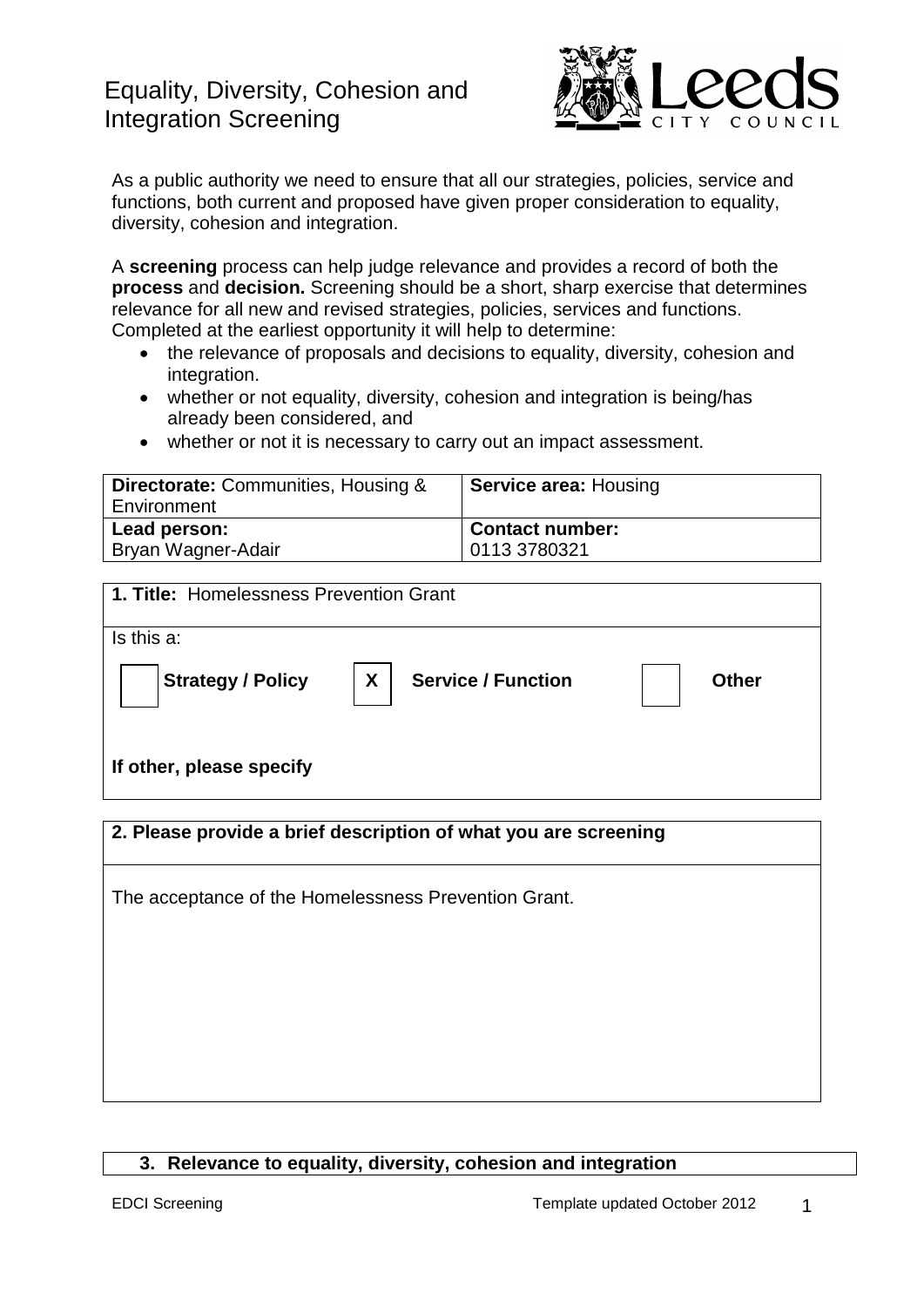All the council's strategies/policies, services/functions affect service users, employees or the wider community – city wide or more local. These will also have a greater/lesser relevance to equality, diversity, cohesion and integration.

The following questions will help you to identify how relevant your proposals are.

When considering these questions think about age, carers, disability, gender reassignment, race, religion or belief, sex, sexual orientation and any other relevant characteristics (for example socio-economic status, social class, income, unemployment, residential location or family background and education or skills levels).

| <b>Questions</b>                                                     | Yes | <b>No</b> |
|----------------------------------------------------------------------|-----|-----------|
| Is there an existing or likely differential impact for the different |     | X         |
| equality characteristics?                                            |     |           |
| Have there been or likely to be any public concerns about the        |     | X         |
| policy or proposal?                                                  |     |           |
| Could the proposal affect how our services, commissioning or         |     | X         |
| procurement activities are organised, provided, located and by       |     |           |
| whom?                                                                |     |           |
| Could the proposal affect our workforce or employment                |     | X         |
| practices?                                                           |     |           |
| Does the proposal involve or will it have an impact on               |     | X         |
| Eliminating unlawful discrimination, victimisation and<br>$\bullet$  |     |           |
| harassment                                                           |     |           |
| Advancing equality of opportunity                                    |     |           |
| Fostering good relations                                             |     |           |

If you have answered **no** to the questions above please complete **sections 6 and 7**

If you have answered **yes** to any of the above and;

- Believe you have already considered the impact on equality, diversity, cohesion and integration within your proposal please go to **section 4.**
- Are not already considering the impact on equality, diversity, cohesion and integration within your proposal please go to **section 5.**

### **4. Considering the impact on equality, diversity, cohesion and integration**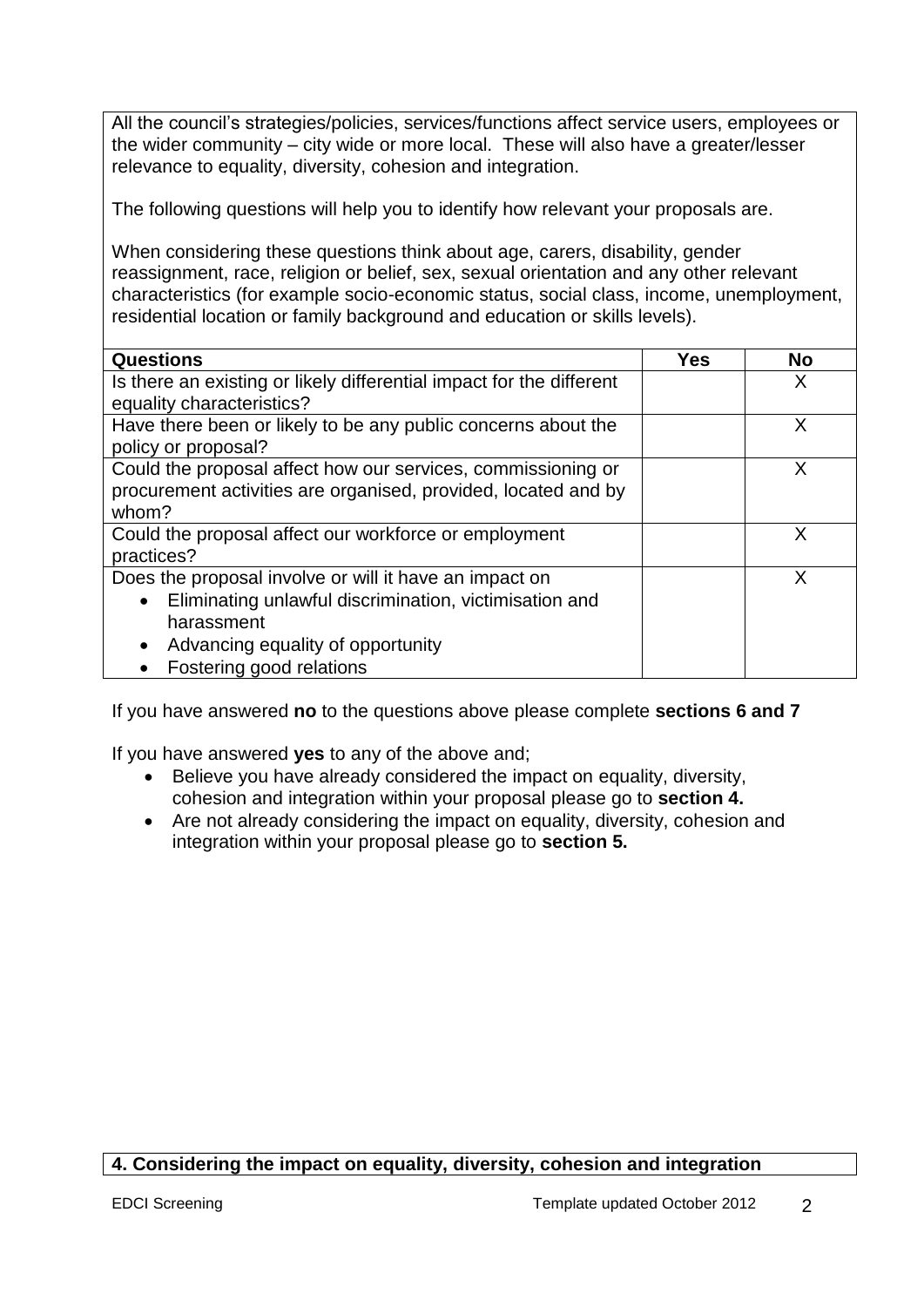If you can demonstrate you have considered how your proposals impact on equality, diversity, cohesion and integration you have carried out an impact assessment.

Please provide specific details for all three areas below (use the prompts for guidance).

 **How have you considered equality, diversity, cohesion and integration?** (**think about** the scope of the proposal, who is likely to be affected, equality related information, gaps in information and plans to address, consultation and engagement activities (taken place or planned) with those likely to be affected)

## **Key findings**

**(think about** any potential positive and negative impact on different equality characteristics, potential to promote strong and positive relationships between groups, potential to bring groups/communities into increased contact with each other, perception that the proposal could benefit one group at the expense of another)

**Actions**

**(think about** how you will promote positive impact and remove/ reduce negative impact)